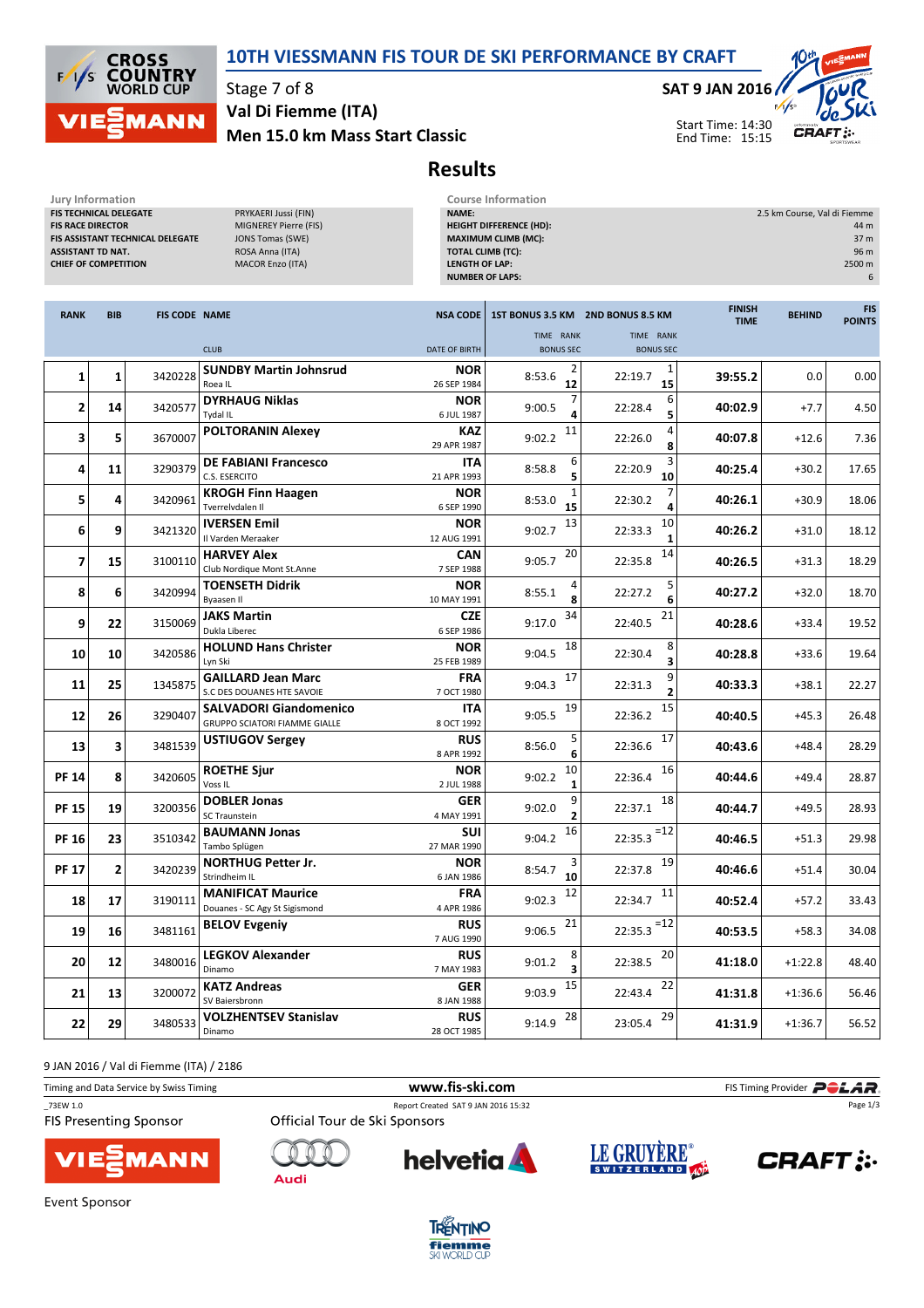### 10TH VIESSMANN FIS TOUR DE SKI PERFORMANCE BY CRAFT



Stage 7 of 8 Men 15.0 km Mass Start Classic Val Di Fiemme (ITA)

SAT 9 JAN 2016



Start Time: 14:30 End Time: 15:15

# Results

| <b>RANK</b> | <b>BIB</b>     | <b>FIS CODE NAME</b> |                                                        | <b>NSA CODE</b>           |                               | 1ST BONUS 3.5 KM 2ND BONUS 8.5 KM | <b>FINISH</b><br><b>TIME</b> | <b>BEHIND</b> | <b>FIS</b><br><b>POINTS</b> |
|-------------|----------------|----------------------|--------------------------------------------------------|---------------------------|-------------------------------|-----------------------------------|------------------------------|---------------|-----------------------------|
|             |                |                      | <b>CLUB</b>                                            | DATE OF BIRTH             | TIME RANK<br><b>BONUS SEC</b> | TIME RANK                         |                              |               |                             |
|             |                |                      |                                                        |                           |                               | <b>BONUS SEC</b>                  |                              |               |                             |
| 23          | 27             | 3530489              | <b>HOFFMAN Noah</b>                                    | <b>USA</b>                | 24<br>9:08.4                  | 24<br>22:58.8                     | 41:32.3                      | $+1:37.1$     | 56.76                       |
|             |                |                      | Ski and Snowboard Club Vail                            | 1 AUG 1989                |                               |                                   |                              |               |                             |
| 24          | 28             | 1362656              | <b>LIVERS Toni</b><br>Davos                            | SUI                       | 44<br>9:23.6                  | 25<br>22:59.9                     | 41:32.7                      | $+1:37.5$     | 56.99                       |
|             |                |                      | <b>LARKOV Andrey</b>                                   | 2 JUN 1983<br><b>RUS</b>  | 29                            | 23                                |                              |               |                             |
| 25          | 24             | 3481132              |                                                        | 25 NOV 1989               | 9:15.7                        | 22:48.3                           | 41:34.0                      | $+1:38.8$     | 57.75                       |
|             |                |                      | <b>SVENSSON Oskar</b>                                  | <b>SWE</b>                | 27                            | 28                                |                              |               |                             |
| 26          | 35             | 3501255              | Falun Borlaenge sk                                     | 7 SEP 1995                | 9:14.9                        | 23:04.4                           | 41:51.4                      | $+1:56.2$     | 67.92                       |
|             |                |                      | <b>NOECKLER Dietmar</b>                                | ITA                       | 35                            | 26                                |                              |               |                             |
| 27          | 44             | 3290245              | G.S. FIAMME ORO MOENA                                  | 29 SEP 1988               | 9:17.8                        | 23:01.7                           | 41:51.8                      | $+1:56.6$     | 68.15                       |
| 28          | 39             | 1344711              | <b>JAUHOJAERVI Sami</b>                                | FIN                       | 48<br>9:25.1                  | 37<br>23:26.9                     | 41:53.1                      | $+1:57.9$     | 68.91                       |
|             |                |                      | Vuokatti Ski Team Kainuu                               | 5 MAY 1981                |                               |                                   |                              |               |                             |
| 29          | 51             | 3290266              | <b>PELLEGRIN Mattia</b>                                | <b>ITA</b>                | 23<br>9:08.2                  | 27<br>23:02.3                     | 41:53.4                      | $+1:58.2$     | 69.09                       |
|             |                |                      | G.S. FIAMME ORO MOENA                                  | 8 JUN 1989                |                               |                                   |                              |               |                             |
| 30          | 33             | 3100190              | <b>BABIKOV Ivan</b>                                    | CAN                       | 43<br>9:23.6                  | 43<br>23:34.0                     | 41:54.5                      | $+1:59.3$     | 69.73                       |
|             |                |                      | Foothills Nordic Ski Club                              | 4 JUL 1980                |                               |                                   |                              |               |                             |
| 31          | 36             | 3100006              | <b>KERSHAW Devon</b><br>Onaping Falls Nordics Ski Club | CAN<br>20 DEC 1982        | 33<br>9:16.8                  | 32<br>23:14.2                     | 41:59.7                      | $+2:04.5$     | 72.77                       |
|             |                |                      | <b>PERL Curdin</b>                                     | SUI                       | 38                            | 33                                |                              |               |                             |
| 32          | 32             | 1362947              | Bernina Pontresina                                     | 15 NOV 1984               | 9:20.5                        | 23:24.0                           | 42:05.7                      | $+2:10.5$     | 76.28                       |
|             |                |                      | <b>BURMAN Jens</b>                                     | <b>SWE</b>                | 26                            | 30                                |                              |               |                             |
| 33          | 41             | 3501223              | Aasarna IK                                             | 16 AUG 1994               | 9:13.4                        | 23:13.0                           | 42:06.5                      | $+2:11.3$     | 76.75                       |
|             |                |                      | TSINZOV Veselin                                        | <b>BUL</b>                | 25                            | 34                                |                              |               |                             |
| 34          | 46             | 3090024              | <b>Alexander Logistics</b>                             | 29 JUL 1986               | 9:13.3                        | 23:24.2                           | 42:09.8                      | $+2:14.6$     | 78.67                       |
| 35          | 49             | 3220002              | <b>MUSGRAVE Andrew</b>                                 | <b>GBR</b>                | 36<br>9:19.1                  | 41<br>23:32.0                     | 42:11.4                      | $+2:16.2$     | 79.61                       |
|             |                |                      | Huntly Nordic Ski Club/Roea IL                         | 6 MAR 1990                |                               |                                   |                              |               |                             |
| 36          | 21             | 3480695              | <b>BESSMERTNYKH Alexander</b>                          | <b>RUS</b>                | 42<br>9:23.4                  | 42<br>23:32.8                     | 42:11.6                      | $+2:16.4$     | 79.73                       |
|             |                |                      |                                                        | 15 SEP 1986               |                               |                                   |                              |               |                             |
| 37          | 20             | 3180053              | <b>HEIKKINEN Matti</b><br>Vantaan Hiihtoseura          | FIN<br>19 DEC 1983        | 51<br>9:29.8                  | 45<br>23:51.3                     | 42:12.6                      | $+2:17.4$     | 80.31                       |
|             |                |                      | <b>ANDERSSON Simon</b>                                 | <b>SWE</b>                | 22                            | 31                                |                              |               |                             |
| 38          | 31             | 3500863              | Falun-Borlaenge SK                                     | 10 MAY 1991               | 9:08.1                        | 23:13.3                           | 42:14.3                      | $+2:19.1$     | 81.30                       |
|             |                |                      | <b>BACKSCHEIDER Adrien</b>                             | <b>FRA</b>                | 32                            | 36                                |                              |               |                             |
| 39          | 37             | 3190268              | Douane - Gerardmer Ski Nordique                        | 7 AUG 1992                | 9:16.7                        | 23:26.6                           | 42:16.9                      | $+2:21.7$     | 82.82                       |
|             | $\overline{7}$ |                      | <b>COLOGNA Dario</b>                                   | SUI                       | 14                            |                                   |                              |               |                             |
| 40          |                | 3510023              | Val Müstair                                            | 11 MAR 1986               | 9:03.2                        | 22:20.2<br>12                     | 42:46.2                      | $+2:51.0$     | 99.95                       |
| 41          | 54             | 3180250              | <b>PENTSINEN Anssi</b>                                 | FIN                       | 40<br>9:22.6                  | 40<br>23:29.4                     | 42:58.3                      | $+3:03.1$     | 107.02                      |
|             |                |                      | Vantaan Hiihtoseura                                    | 30 AUG 1986               |                               |                                   |                              |               |                             |
| 42          | 18             | 3480013              | <b>VYLEGZHANIN Maxim</b>                               | <b>RUS</b>                | 39<br>9:22.0                  | 38<br>23:27.1                     | 42:59.6                      | $+3:04.4$     | 107.78                      |
|             |                |                      | Dinamo                                                 | 18 OCT 1982               |                               |                                   |                              |               |                             |
| 43          | 42             | 3200205              | <b>BOEGL Lucas</b>                                     | <b>GER</b>                | 45<br>9:24.1                  | 35<br>23:25.8                     | 43:02.4                      | $+3:07.2$     | 109.42                      |
|             |                |                      | SC Gaissach                                            | 14 JUN 1990               |                               |                                   |                              |               |                             |
| 44          | 48             | 3180508              | <b>HAKOLA Ristomatti</b><br>Jamin Janne                | <b>FIN</b><br>15 APR 1991 | 41<br>9:23.2                  | 44<br>23:38.3                     | 43:19.4                      | $+3:24.2$     | 119.36                      |
|             |                |                      | <b>PEPENE Paul Constantin</b>                          | <b>ROU</b>                | 46                            | 47                                |                              |               |                             |
| 45          | 38             | 3460018              | CS Dinamo Bucuresti                                    | 21 MAY 1988               | 9:24.8                        | 23:56.1                           | 43:19.9                      | $+3:24.7$     | 119.65                      |
|             |                |                      | <b>BJORNSEN Erik</b>                                   | USA                       | 54                            | 51                                |                              |               |                             |
| 46          | 43             | 3530511              | APU Nordic Ski Center                                  | 14 JUL 1991               | 9:36.2                        | 24:12.3                           | 43:20.5                      | $+3:25.3$     | 120.00                      |
|             |                |                      | <b>RANKEL Raido</b>                                    | <b>EST</b>                | 52                            | 46                                |                              |               |                             |
| 47          | 55             | 3390101              | Voru Skiclub                                           | 13 JAN 1990               | 9:30.4                        | 23:53.8                           | 43:21.5                      | $+3:26.3$     | 120.58                      |

9 JAN 2016 / Val di Fiemme (ITA) / 2186

Timing and Data Service by Swiss Timing **Example 20** and Data Service by Swiss Timing Provider **POLAR** \_73EW 1.0 Report Created SAT 9 JAN 2016 15:32 Page 2/3**FIS Presenting Sponsor** LE GRUYÈRE® **helvetia CRAFT: :. MANN** Audi



**Event Sponsor**